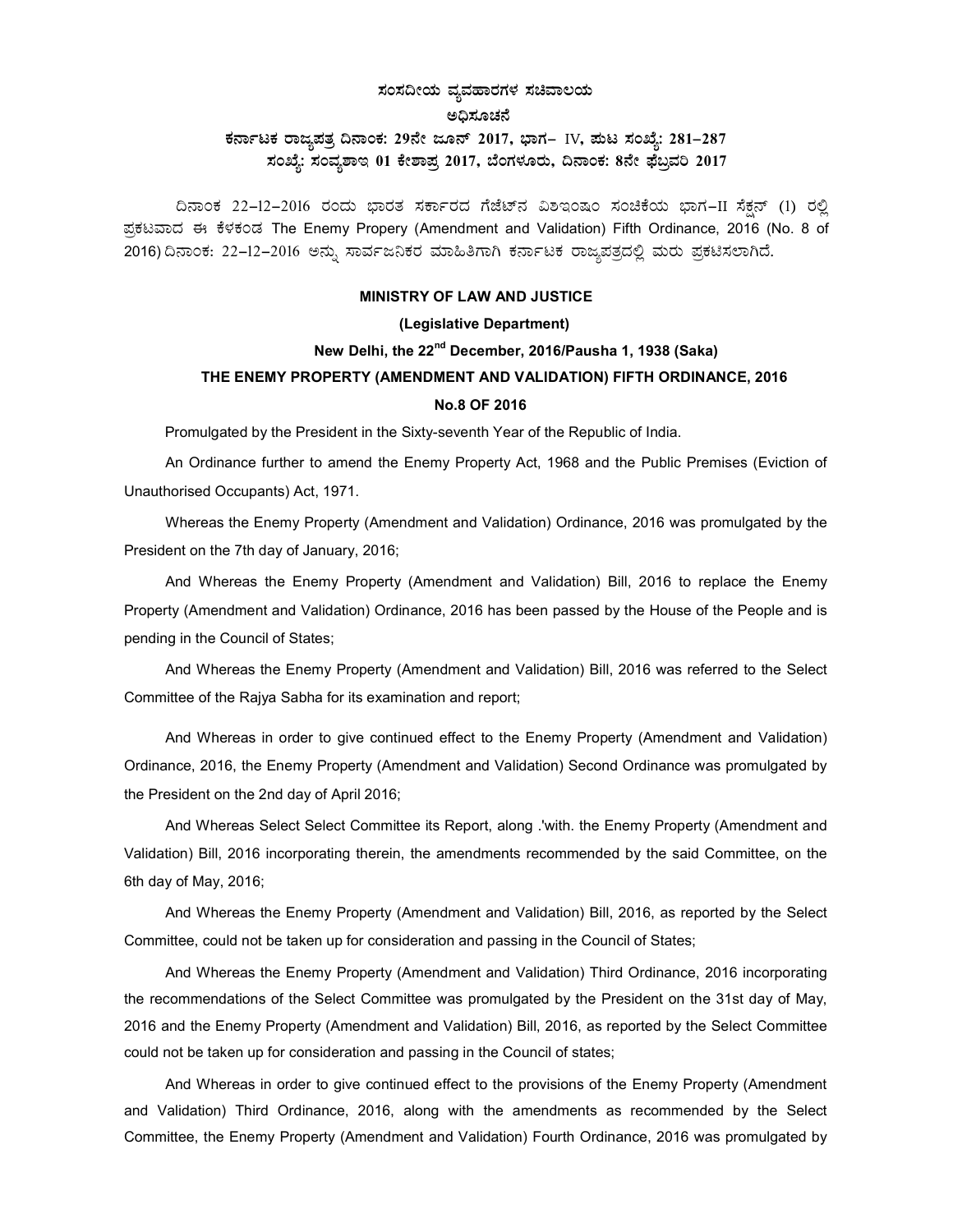the President on the 28th day of August, 2016, which will cease to operate on the 27th day of December, 2016;

And. Whereas it is considered necessary to give continued effect to the provisions of the Enemy Property (Amendment and Validation) Fourth Ordinance, 2016 along with the amendments as recommended by the Select Committee;

And Whereas Parliament is not in session and the President is satisfied that circumstances exist which render it necessary for him to take immediate action;

Now, Therefore, in exercise of the powers conferred by clause (l) of article 123 of the Constitution, the President is pleased to promulgate the following Ordinance:-

1. Short title and commencement. (1) This Ordinance may be called the Enemy Property (Amendment and Validation) Fifth Ordinance, 2016.

(2) Save as otherwise provided it shall be deemed to have come into force on the 7th day of January, 2016.

2. Amendment of section 2. On and from the date of commencement of the Enemy Property Act, 1968 (34 of 1968) (hereinafter referred to as the principal Act), in section 2,-

1 in clause (b),--

(a) for the words "an enemy subject", the words "an enemy subject including his legal heir and successor whether or not a citizen of India or the' citizen of a country which is not an enemy or the enemy, enemy subject or his legal heir and successor who has changed his nationality" shall be substituted and shall always be deemed to have been substituted;

(lI) for the words "an enemy firm", the words "an enemy firm, including its succeeding firm whether or not partners or members of such succeeding firm are citizens of India or citizens of a country which is not an enemy or such firm which has changed its nationality" shall be substituted and shall always be deemed to have been substituted;

 (Ill) for the words "does not include a citizen of India", the words " does not include a citizen of India other than those citizens of India, being the legal heir and successor of the "enemy" or "enemy subject" or "enemy firm", shall be substituted and shall always be deemed to have been substituted;

(lV) the following Explanations shall be inserted and shall always be deemed to have been inserted at the end, namely:-

'Explanation 1.- For the purposes of this clause, the expression "does not include a citizen of India" shall exclude and shall always be deemed to have been excluded those citizens of India, who are or have been the legal heir and successor of an "enemy" or an "enemy subject" or an "enemy firm" which or who has Ceased to be an enemy due to death, extinction, winding up of business or change of nationality or that the legal heir and successor is a citizen of India'or the citizen of a country which is not an enemy.

Explanation 2.- For the purposes of this clause, it is hereby clarified that nothing contained in this Act shall affect any right of the legal heir and successor referred to in this clause (not being inconsistent to the provisions of this Act) which have been conferred upon him under any other law for the time being in force.';

(ii) in clause (c), in the proviso,-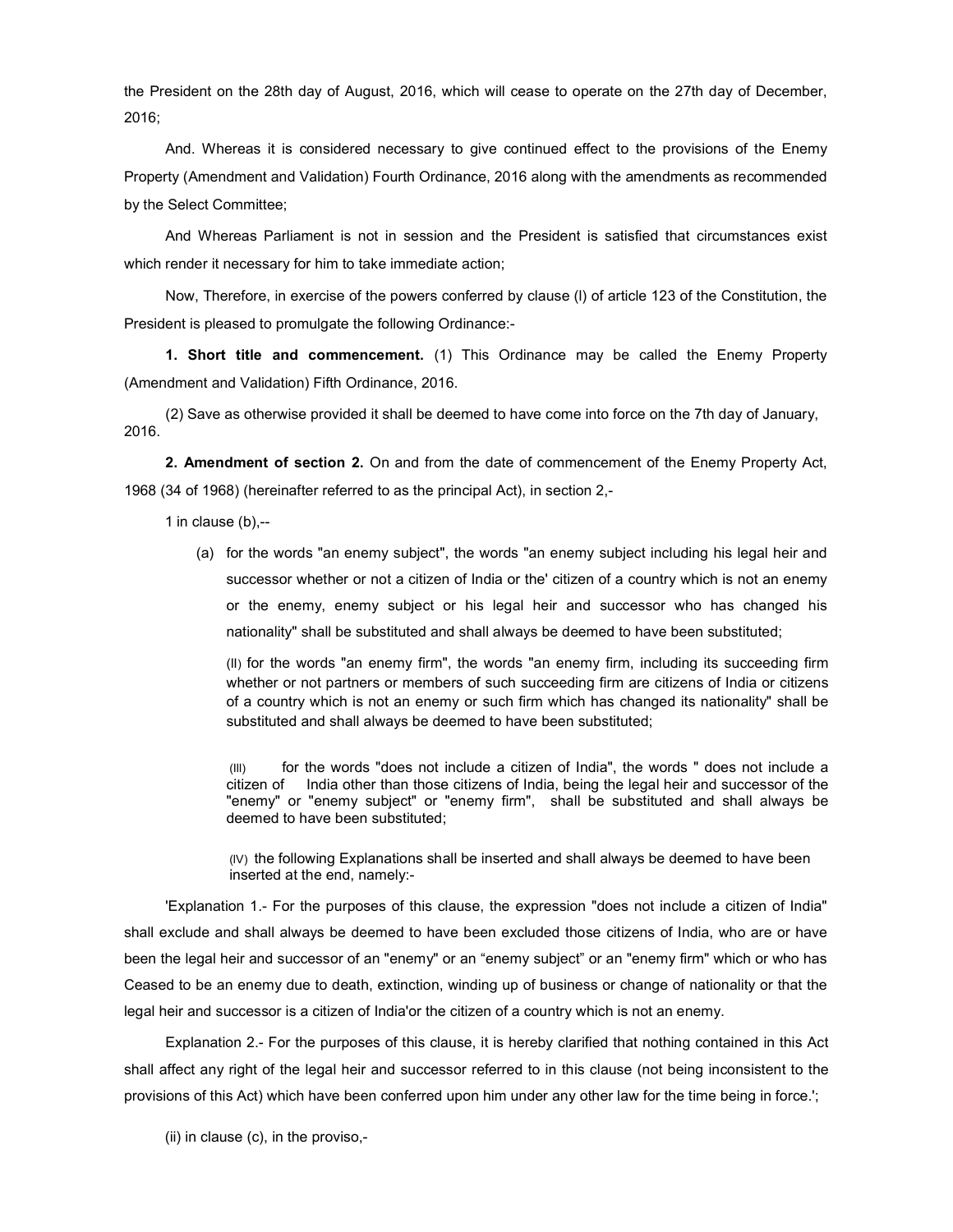- (2) after the words "dies in the territories to which this Act extend", the words "or dies in any territory outside India" shall be inserted and shall always be deemed to have been inserted; be inserted and shall always be deemed to have been inserted;
- (ll) the following Explanations shall be inserted and shall always be deemed to have been inserted at the end, namely:--

Explanation 1.-For the purposes of this clause, it is hereby clarified that "enemy property" shall, notwithstanding that the enemy or the enemy subject or the enemy firm has ceased to be an enemy due to death, extinction, winding up of business or change of nationality or that the legal heir and successor is a citizen of India or the citizen of a country which is not an enemy, continue and always be deemed to be continued as an enemy property.

Explanation 2- For the purposes of this clause, the expression "enemy property" shall mean and include and shall be deemed to have always meant and included all rights, titles and interests in, or any benefit arising out of, such property.'.

3. Amendment of section 5. On and from the date of commencement of the principal Act, in section 5, after sub-section (2), the following shall be inserted, and shall always be deemed to have been inserted, namely:- .

'(3) The enemy property vested in the Custodian shall, notwithstanding that the enemy or the enemy subject or the enemy firm has ceased to be an enemy due to death, extinction; winding up of business or change of nationality or that the legal heir and successor is a citizen of India or the citizen of a country which is not an enemy, continue to remain, save as otherwise provided in this Act, vested in the Custodian.

Explanation. -For the purposes of this sub-section, "enemy property vested in the Custodian" shall include and shall always be deemed to have been included all rights; titles, and interests in or any benefit arising out of, such property vested in him under this Act,".

4. Insertion of new section 5A. After section 5 of the principal Act, the following section shall be inserted, namely:-

5A. Issue of certificate by Custodian. The Custodian may, after making such inquiry as he deems necessary, by order, declare that the property of the enemy or the enemy subject or the enemy firm described in the order, vests in him under this Act and issue a Certificate to this effect and such certificate shall be the evidence of the facts stated therein,".

5. Insertion of new section 5B. On and from the date of commencement of the principal Act, after section 5A [as inserted by section 4 of the Enemy Property (Amendment and Validation) Ordinance, 2016], the following shall be inserted and shall always be deemed to have been inserted, namely:-

5B. Law of succession or any custom or usage not to apply to enemy property. Nothing contained in any law for the time being in force relating to succession or any custom or usage governing succession of property shall apply in relation to the enemy property under this Act and no person (including his legal heir and Successor) shall have any right and shall be deemed not to have any right (including all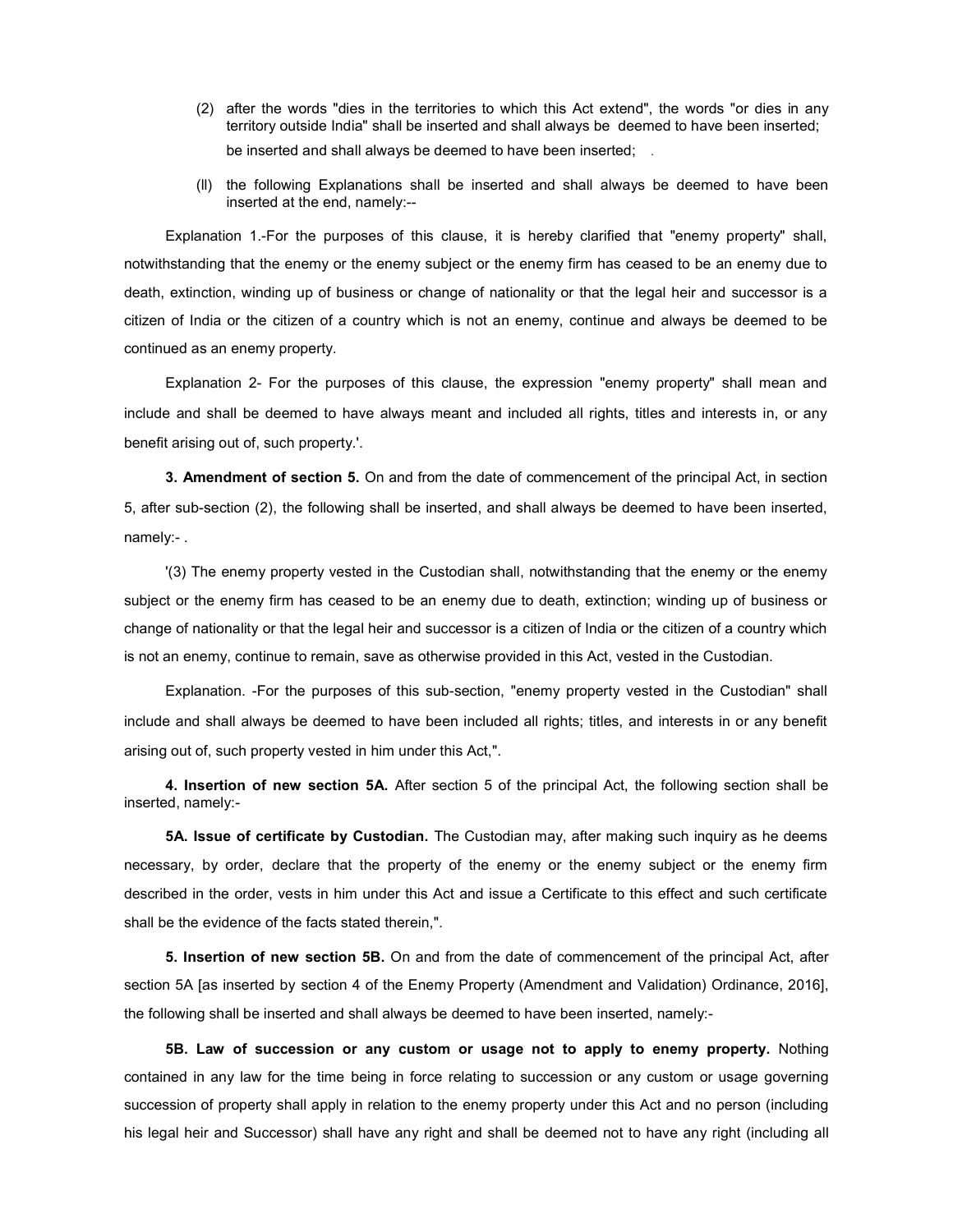rights, titles and interests in, or any benefit arising out of, such property) in relation to such . enemy property.

Explanation-- For the purposes of this section, the expressions "custom" and "usage" signify any rule which, having been continuously and uniformly observed for a long time, has obtained the force of law in the matters of succession of property.'.

6. Amendment of section 6. On and from the date of commencement of the principal Act, for section 6 of the principal Act, the following section shall be substituted and shall always be deemed to have been substituted, namely:-

"6. Prohibition to transfer any property vested in Custodian by an enemy, enemy subject or enemy firm. (1) No enemy or enemy subject or enemy firm shall have any right and shall never be deemed to have any right to transfer any property vested in the Custodian under this Act, whether before or after the commencement of this Act and any transfer of such property shall be void and shall always be deemed to have been void.

(2) Where any property vested in the Custodian under this Act had been transferred, before the commencement of the Enemy Property (Amendment and Validation) Fifth Ordinance, 2016, by an enemy or enemy subject or enemy firm and such transfer has been declared, by an order, made by the Central Government, to be void, and the property had been vested or deemed to have been vested

in the Custodian [by Virtue of the said order made under section 6, as it stood before its substitution by section 6 of the Enemy Property (Amendment and Validation) Fifth Ordinance, 2016] such property shall, notwithstanding anything contained in any judgment, decree or order of any court, tribunal or other authority, continue to vest or be deemed to have been vested in the custodian and no person including an enemy or enemy subject or enemy firm) shall have any right or be deemed to have any right (including all rights, titles and interests, or any benefit arising out of such property) over the said property vested or deemed to have been vested in the Custodian.".

7. Amendment of section 8. In section 8 of the principal Act,

(i) on and from the date of commencement of the principal Act, for sub-section (1), the following sub-section shall be substituted and shall always be deemed to have been substituted, namely:-

"(1) With respect to the property vested in the Custodian under this Act, the Custodian may take or authorise the taking of such measures as he considers necessary or expedient for preserving such property till it is disposed of in accordance with the provisions of this Act.";

(ii) in sub-section (2),-

(a) after clause (i), the following clause shall be inserted, namely:-

"(ia) fix and collect the rent, standard rent, lease rent, licence fee or usage charges as the case may be, in respect of the enemy property:"

(b) after clause (iv) the following clause shall be inserted namely:--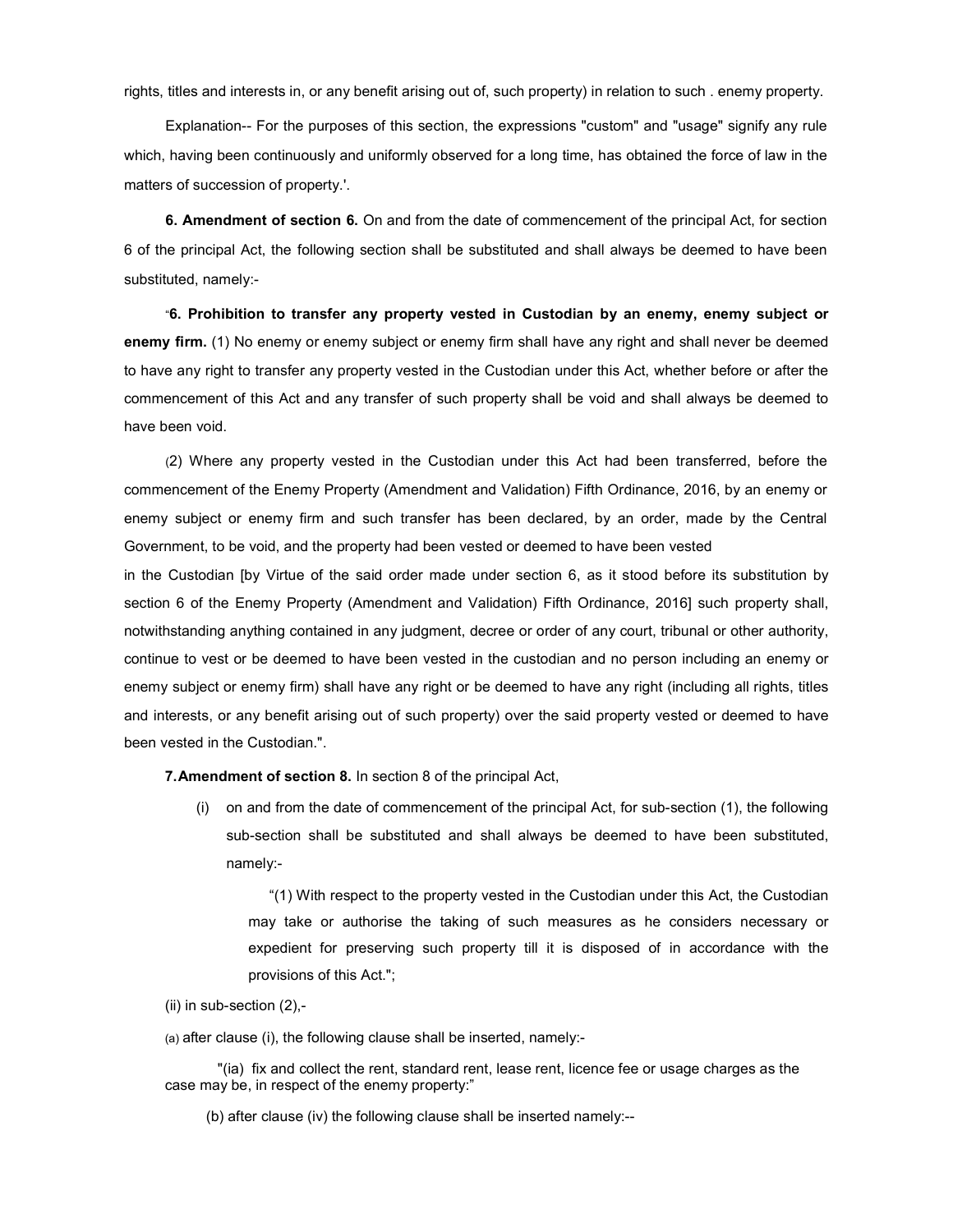"(iva) secure vacant possession of the enemy property by evicting the unauthorised or illegal occupant or trespasser and remove unauthorised or illegal constructions, if any.".

8. Insertion of new section 8A. After section 8 of the principal Act. the following section shall be inserted, namely:-

8A(1). Sale of property by Custodian. Notwithstanding anything contained in any judgment, decree or order of any court, tribunal or other authority or any .law for the time being in force, the Custodian may, within such time as may be specified by the Central Government in this behalf, dispose of whether by sale or otherwise, as the case may be, with prior approval of the Central Government, by general or special order, enemy properties vested in him immediately before the date of commencement of the Enemy Property (Amendment and Validation) Fifth Ordinance, 2016 in accordance with the provisions of this Act, as amended by the Enemy Property (Amendment and Validation) Fifth Ordinance, 2016.

2) The Custodian may, for the purpose of disposal of enemy property under sub-section (1), make requisition of the services of any police officer to assist him and it shall be the duty of such officer to comply with such requisition.

(3) The Custodian shall, on disposal of enemy property under sub-section (1) immediately deposit the sale proceeds into the Consolidated Fund of India and intimate details thereof to the Central Government.

4) The Custodian shall send a report to the Central Government at such intervals, as it may specify, for the enemy properties disposed of under sub-section (1), containing such details (including the price for which such property bas been sold and the particulars of the buyer to whom the properties have been sold or disposed of and the details of the proceeds of sale or disposal deposited into the Consolidated Fund of India). as it may specify,

(5) The Central Government may, by general or special order, issue such directions to the Custodian on the matters relating to disposal of enemy property under sub-section (1) and such directions shall be binding upon the Custodian and the buyer of the enemy properties referred to in that sub-section and other persons connected to such sale or disposal.

(6) The Central Government may by general or special order, make such guidelines for disposal of enemy property under sub-section (1).

(7) Notwithstanding anything contained in this section, the Central Government may direct that disposal of enemy property under sub-section (1) shall be made by any other authority or Ministry or Department instead of the Custodian and in that case all the provisions of this section shall apply to such authority or Ministry or Department in respect of disposal of enemy property under sub-section (1).

(8) Notwithstanding anything contained in sub-sections (1) to (7), the Central Government may deal with or utilise the enemy property in such manner as it may deem fit.".

9. Insertion of new section 10A. After section 10 of the principal Act, the following section shall be inserted, namely:-

"10A. Power to issue certificate of sale. (1) Where the Custodian proposes to sell any enemy immovable property vested in him, to any person, he may on receipt of the sale proceeds of such property, issue a certificate of sale in favour of such person and such certificate of sale shall, notwithstanding the fact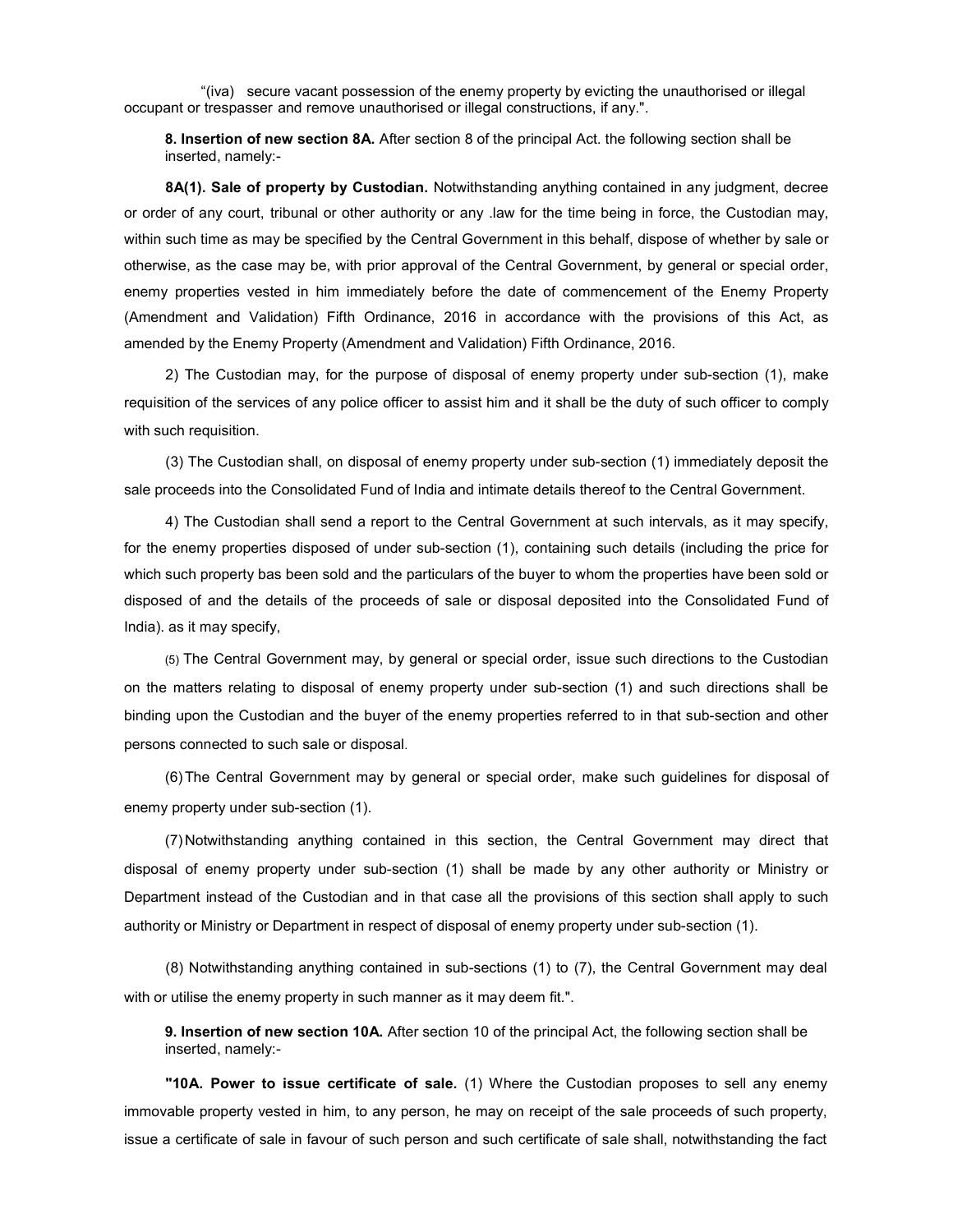that the original title deeds of the property have not been handed over to the transferee, be valid and conclusive proof of the ownership of such property by such person.

(2) Notwithstanding anything contained in any law for the time being in force, the certificate of sale, referred to in sub-section (1), issued by the Custodian shall be a valid instrument for the registration of the property in favour of the transferee and the registration in respect of enemy property for which such certificate of sale had been issued by the Custodian, shall not be refused on the ground of lack of original title deeds in respect of such property or for any such other reason.".

10. Amendment of section 11. In Section 11 of the principal Act, after sub-section (2), the following sub-section shall be inserted, namely:-

"(3) The Custodian, Deputy Custodian or Assistant Custodian shall have, for the purposes of exercising powers or discharging his functions under this Act, the same powers as are vested in a civil court under the Code of Civil Procedure, 1908, (5 of 1908) while dealing with any case under this Act, in respect of the following matters, namely:-

- 1 requiring the discovery and inspection of documents;
- 2 enforcing the attendance of any person, including any officer dealing with land, revenue and registration IJiatters, banking officer or officer of a company and examining him on oath;
- (c) compelling the production of books, documents and other records; and .
- (d) issuing commissions for the examination of witnesses or documents."

11. Amendment of section 17. In section 17 of the principal Act, in sub-section (1), for the words "two per centum", at both the places where they occur, the words "five per centum" shall be substituted.

12. Substitution of new section for section 18. For section 18 of the principal Act, the following section shall be substituted, namely:-

"18. Transfer of property vested as enemy property in certain cases. The Central Government may, on receipt of a representation from a person, aggrieved by an order vesting a property as enemy property in the Custodian within a period of thirty days from the date of receipt of such order or from the date of its publication in the Official Gazette, whichever is earlier and after giving a reasonable opportunity of being heard, if it is of the opinion that any enemy property vested in the Custodian under this Act and remaining with him was not an enemy property, it may by general or special order direct the Custodian that such property vested as enemy property in the Custodian may be transferred to the person from whom such property was acquired and vested in the Custodian.".

13. Insertion of new section 18A. On and from the date of commencement of the principal Act, after section 18 [as substituted by section 12 of the Enemy Property (Amendment and Validation) Ordinance, 2016], the following section shall be inserted and shall always be deemed to have been inserted, namely:-

"18A Income not liable to be returned. Any income received in respect of the enemy property by the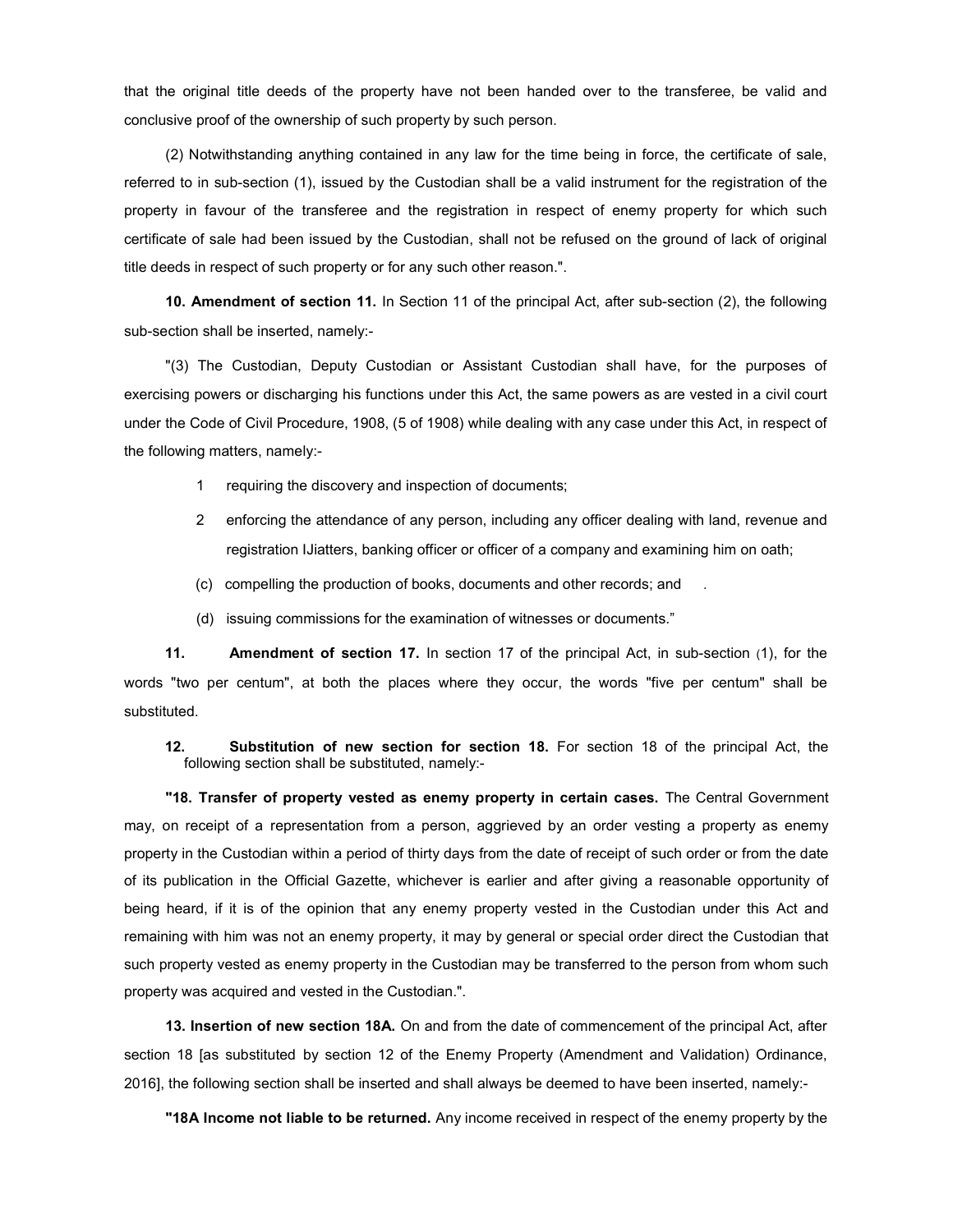Custodian shall not, notwithstanding that such property had been transferred by way of sale under section 8A or section 18, as the case may be, to any other person, be returned or liable to be returned to such person or any other person.".

14. Insertion of new sections 18B and 18C. After section 18A of the principal Act [as so inserted by section 13 of the Enemy Property (Amendment and Validation) Ordinance, 2016], (Ord. 1 of 2016) the following sections shall be inserted, namely:

'18B. Exclusion of jurisdiction of civil courts. Save as otherwise provided in this Act, no civil court or authority shall have jurisdiction to entertain any suit or proceedings in respect of any property. subject matter of this Act, as amended by the Enemy Property (Amendment and Validation) Fifth Ordinance, 2016, or any action taken by the Central Government or the Custodian in this regard.

18C. Appeal to High Court. Any person aggrieved by an order of the Central Government under section 18 of this Act, may, within a period of sixty days from the date of communication or receipt of the order, file an appeal to the High Court on any question of fact or law arising out of such orders, and upon such appeal the High Court may, after hearing the parties, pass such orders thereon as it thinks proper:

Provided that the High Court may, if it is satisfied that the appellant was prevented by sufficient cause from filing an appeal within the said period, allow it to be filed within a further period not exceeding sixty days.

Explanation.-In this section, "High Court" means the High Court of a State or Union territory in which the property referred to in section 18 is situated.'.

(2) Amendment of section 20. In section 20 of the principal Act, for the words "five hundred rupees" at both the places where they occur, the words "ten thousand rupees" shall be substituted.

(3) Amendment of section 22. On and from the date of commencement of the principal Act, in section 22 of the principal Act, after the words "for the time being in force", the brackets and words "(including any law of succession or any custom or usage in relation to succession of property)" shall be inserted and shall always be deemed to have been inserted.

(4) Insertion of new section 22A. After section 22 of the principal Act, the following section shall be inserted and shall always be deemed to have been inserted with effect from the 2nd July, 2010, namely:

"22A Validation. Notwithstanding anything contained in any judgment, decree or order of any court, tribunal or other authority,-

- (a) provisions of this Act, as amended by the Enemy Property (Amendment and Validation) Fifth Ordinance, 2016, shall have and shall always be deemed to have effect for all purposes as if the provisions of this Act, as amended by the said Ordinance, had been in force at all material times;
- (b) any enemy property divested from the Custodian to any person under the provisions of this Act, as it stood immediately before the commencement of the Enemy Property (Amendment and Validation) Fifth Ordinance, 2016,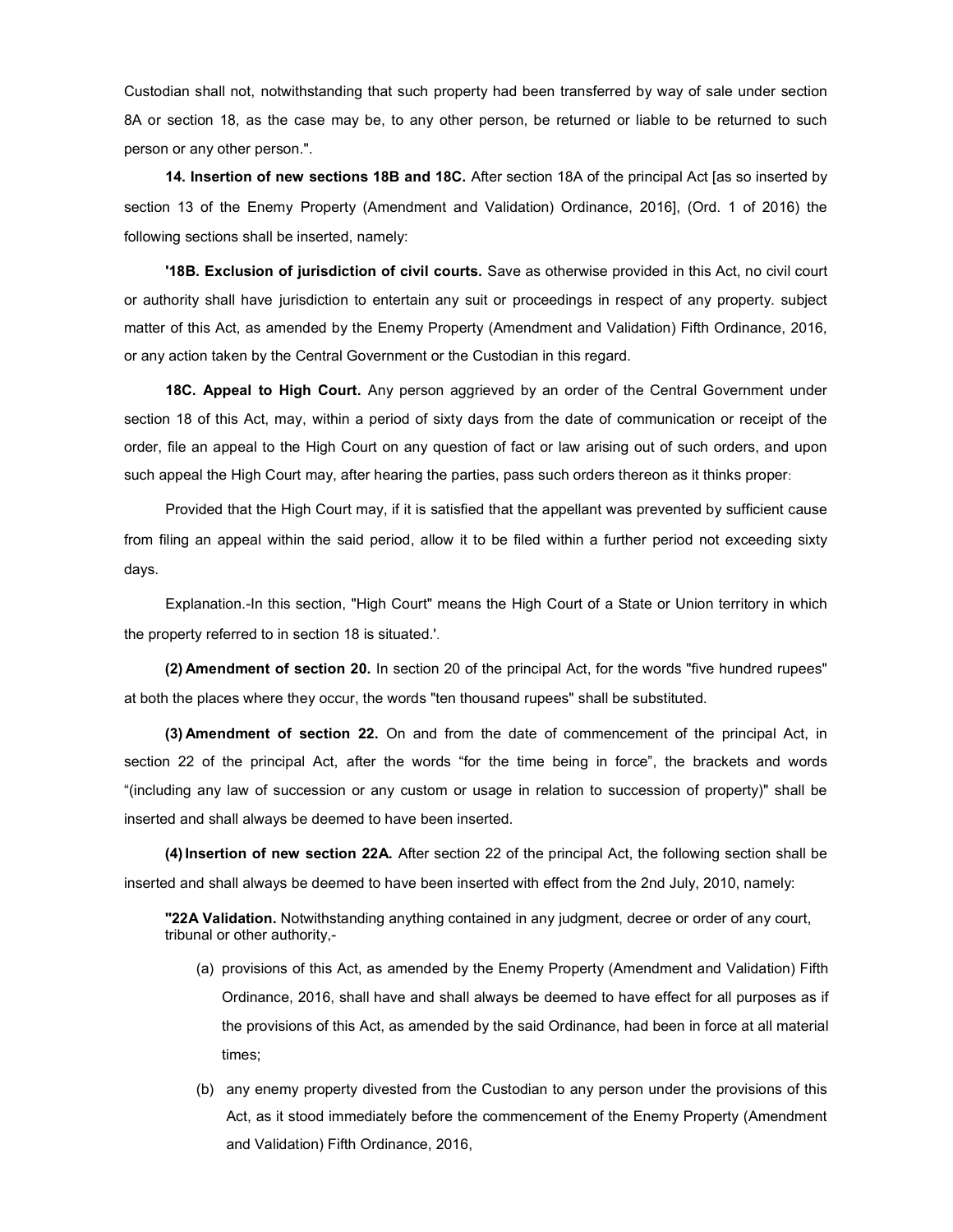shall stand transferred to and vest or continue to vest, free from all encumbrances, in the Custodian in the same manner as it was vested in the Custodian before such divesting of enemy property under the provisions of this Act, as if the provisions of this Act, as amended by the aforesaid Ordinance, were in force at all material times;

- (c) no suit or other proceedings shall, without prejudice to the generality of the foregoing provisions, be maintained or continued in any court or tribunal or authority for the enforcement of any decree or order or direction given by such court or tribunal or authority directing divestment of enemy property from the Custodian vested in him under section 5 of this Act, as it stood before the commencement of the Enemy Property (Amendment and Validation) Fifth Ordinance, 2016, and such enemy property shall continue to vest in the Custodian under section 5 of this Act, as amended by the aforesaid Ordinance, as if the said section, as amended by the aforesaid Ordinance was in force at all material times;
- (d) any transfer of any enemy property, vested in the Custodian, by virtue of any order of attachment, seizure or sale in execution of decree of a civil court or orders of any tribunal or other authority in respect of enemy property vested in the Custodian which is contrary to the provisions of this Act, as amended by the Enemy Property (Amendment and Validation) Fifth Ordinance, 2016, shall be deemed to be null and void and notwithstanding such transfer, continue to vest in the Custodian under this Act".
- 18. Amendment of section 23. In section 23 of the principal Act, in sub-section (2), clause (d) shall be omitted.

19. Power to remove difficulties. (1) If any difficulty arises in giving effect to the provisions of the principal Act, as amended by the Enemy Property (Amendment and Validation) Fifth Ordinance, 2016, the Central Government may, by an order, published in the Official Gazette, make such provisions not inconsistent with the provisions of this Act, as amended by the Enemy Property (Amendment and Validation) Fifth Ordinance, 2016, or the Public Premises (Eviction of Unauthorised Occupants) Act, 1971, (40 of 1971) as amended by the Enemy Property (Amendment and Validation) Fifth Ordinance, 2016, as may appear to be necessary for removing the difficulty:

Provided that no such order shall be made under this section after the expiry of two years from the date on which the Bill replacing the Enemy Property (Amendment and Validation) Fifth Ordinance, 2016, receives the assent of the President.

(2) Every order made under this section shall be laid, as soon as may be after it is made, before each House of Parliament.

20. Amendment of section 2 and 3 of Act 40 of 1971. In the Public Premises (Eviction of Unauthorised Occupants) Act, 1971,-

> (a) in section 2, in clause (e), after sub-clause (3), the following sub-clause shall be inserted, namely:--